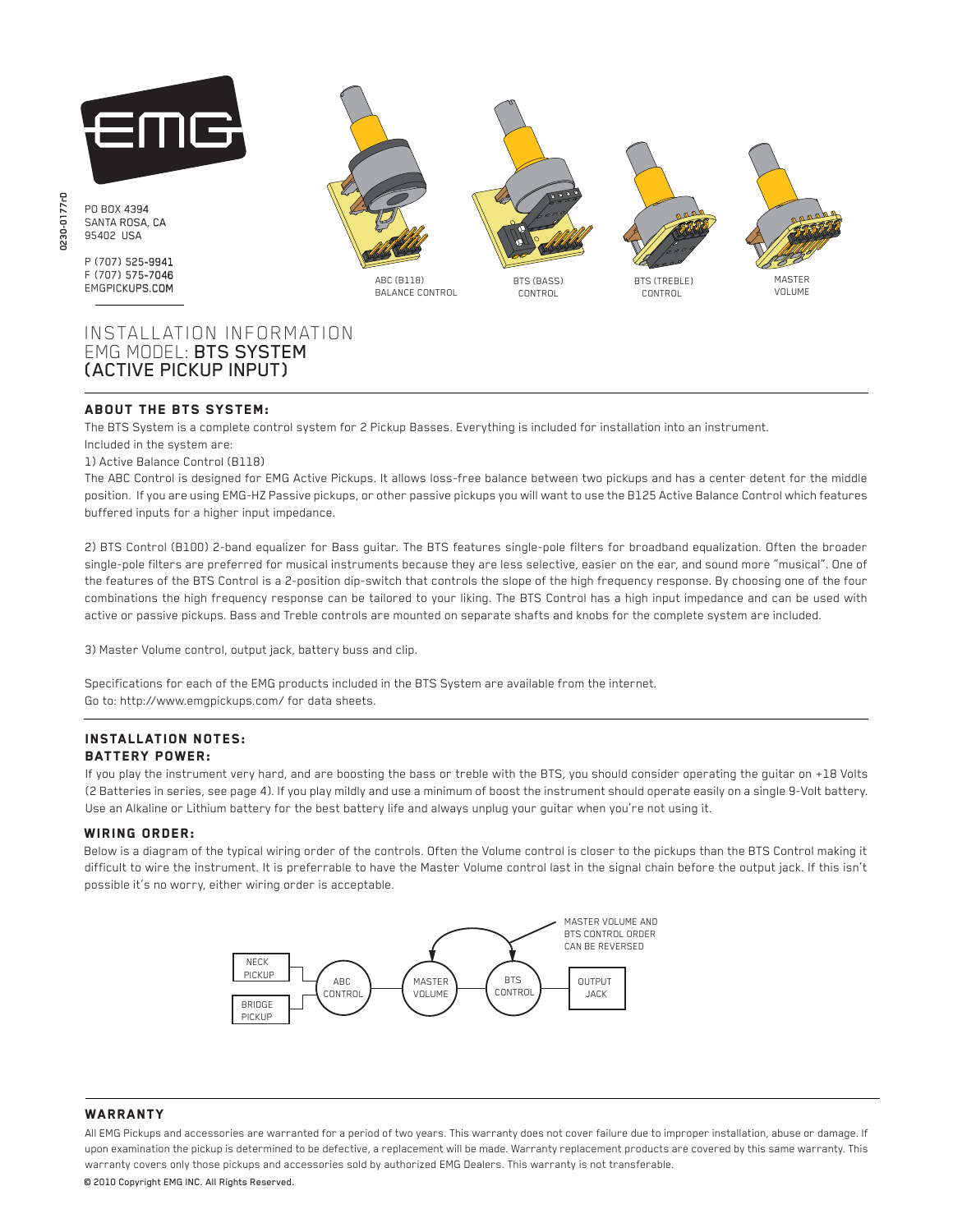# **Installation Instructions: EMG Model: BTS System**

# **High Frequency Response Selection:**

The BTS has the added feature of allowing you to choose from 4 different high frequency response curves. This is a nice feature especially if you are using the BTS with passive pickups. The following diagrams show the dip-switch positions and the graphs show the resultant frequency response. The BTS Control is an equalizer style control, offering both boost and cut at the same frequency locations. The controls feature a center detent (notch) that lets you know when no equalization is in effect.





# **Installation Instructions: Plug-in Pickup Inputs:**

If you already have EMG Active Pickups in your instrument you can use the existing pickup cables or you can use the new pickup cables provided. The new cables feature connectors on both ends to make the installation easier. Diagram #1 illustrates how to connect the pickups to the ABC Control by using the EMG plug-in connectors.



# **Soldered inputs:**

On the back side of the ABC PC Board there are 4 pads to solder to. Solder the signal wire (Hot) of the bridge pickup to the BRG Pad, and solder the ground wire (shield) of that pickup to the GND Pad. Do the same for the Neck Pickup, Hot to the NEK Pad, and ground to the GND Pad. Refer to Diagram #8 and solder the Red wires of the pickups to the battery buss as shown.

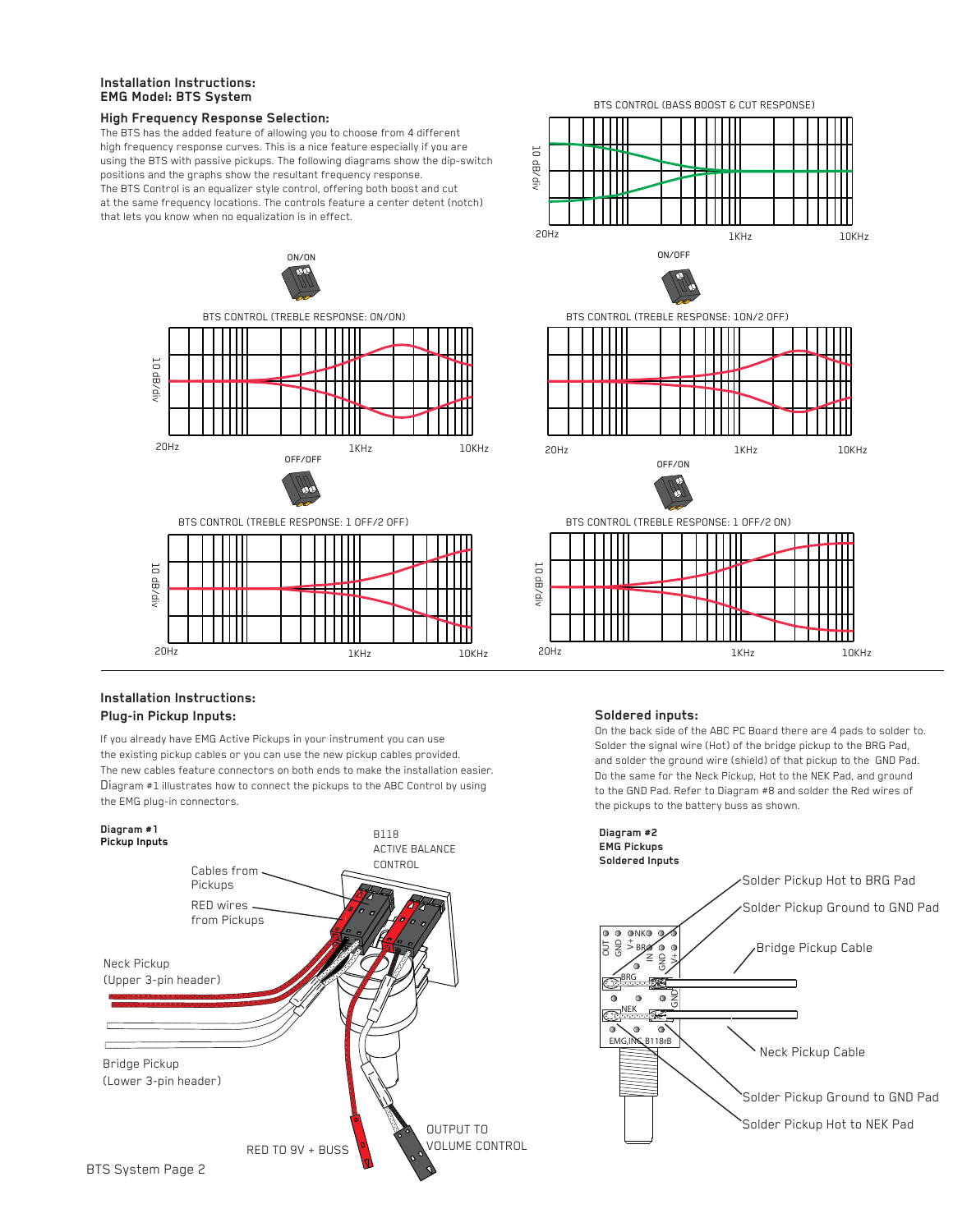# **Installation Instructions: EMG Model: BTS System**